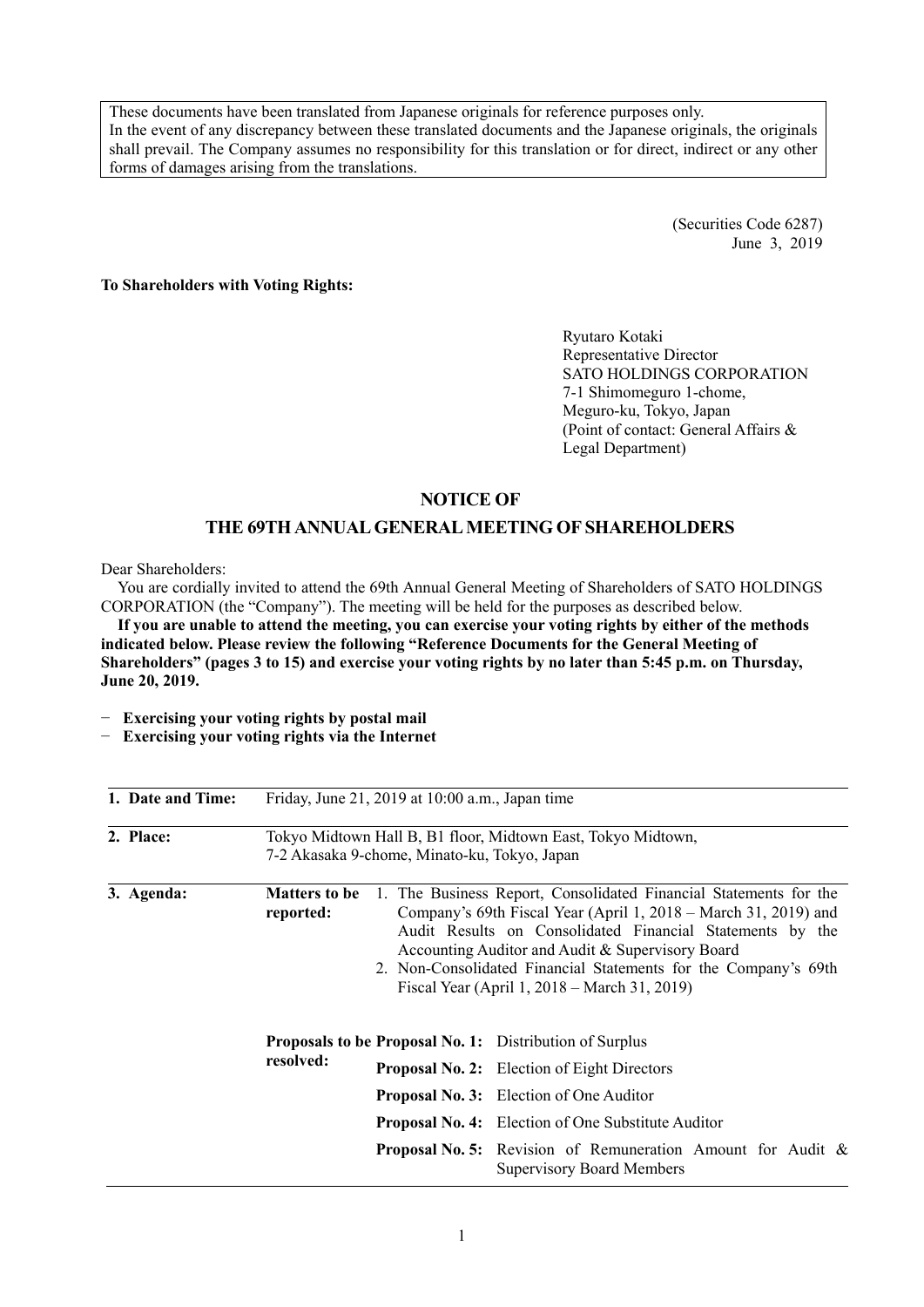- ・ When attending the meeting, please submit the enclosed Voting Rights Exercise Form at the reception desk. We also request that you bring this Notice of the Annual General Meeting of Shareholders with you as materials for the meeting.
- ・ The Company plans to set up exhibits at the entrance of the meeting venue to foster greater understanding of its business.
- ・ You may exercise your voting rights by proxy by having another shareholder who holds voting rights attend the General Meeting on your behalf, provided that a document certifying him or her as your proxy is submitted.

#### **Regarding Disclosure on the Internet**

- ・ Of the items required to be provided at the time of this Notice of Convocation, the "Notes to Consolidated Financial Statements" and "Notes to Non-Consolidated Financial Statements" have been posted on the Company's website, and are therefore not attached herewith, based on requirements by law and Article 16 of the Articles of Incorporation. Accordingly, the attachments to this Notice are part of the documents audited by the Auditors and
- Accounting Auditor when preparing the Audit Report. ・ Any updates to the Reference Documents for the General Meeting of Shareholders, Business Report, Consolidated Financial Statements and Non-Consolidated Financial Statements will be posted on the Company's website.

Information on General Meeting of Shareholders

(http://www.satoworldwide.com/investor-relations/stockholder-information/general-meeting-of-shareholders.a

spx)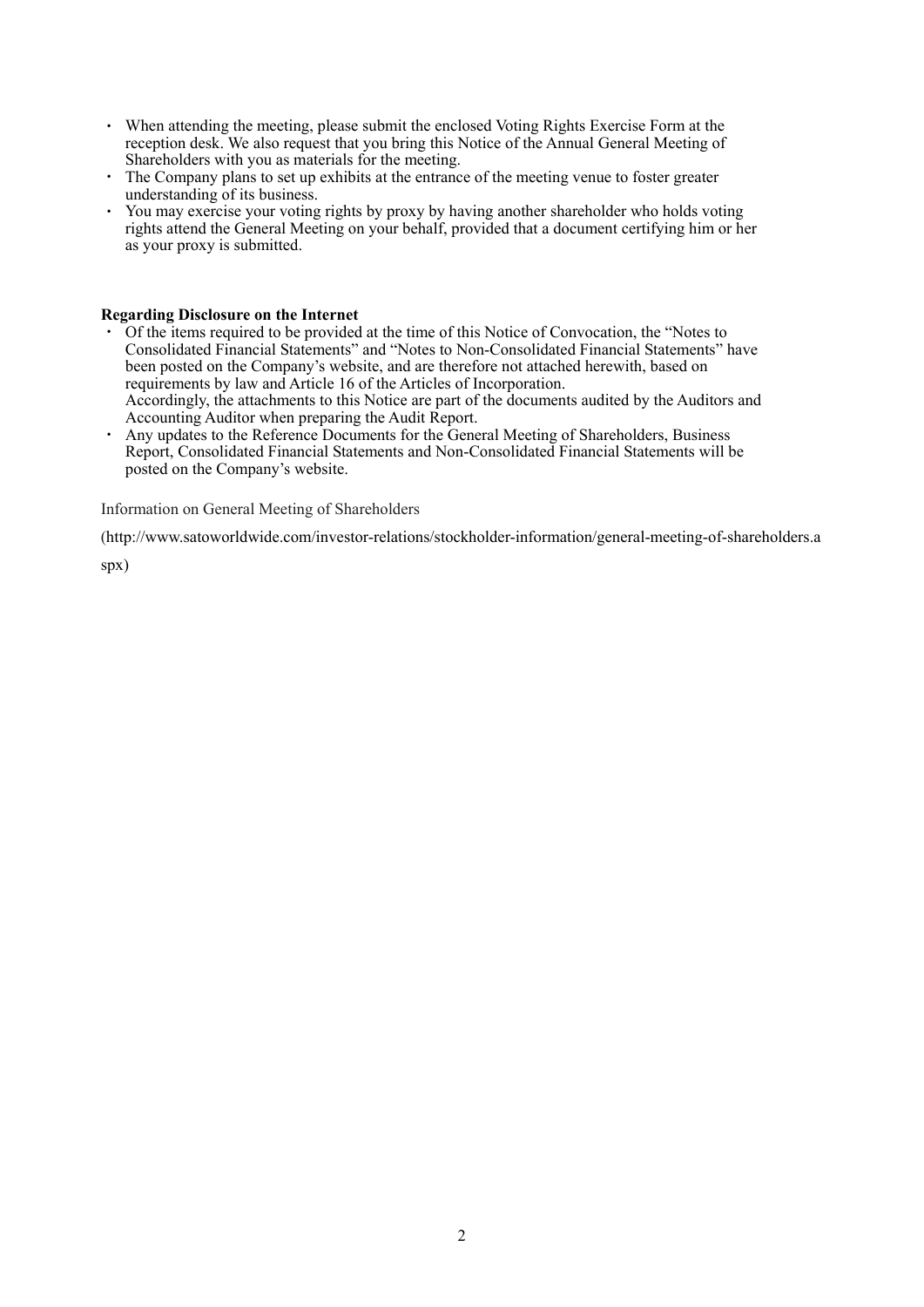# **Reference Documents for the General Meeting of Shareholders**

# **Proposal No. 1:** Distribution of Surplus

After taking into account the performance of the fiscal year under review and the business environment, the Company hereby proposes the following as the year-end dividend for the 69th fiscal year:

| Type of dividend assets                                        | Cash                                                  |                                                                         |
|----------------------------------------------------------------|-------------------------------------------------------|-------------------------------------------------------------------------|
| Allocation of dividend assets and<br>total amount of dividends | Allocation of dividend:<br>Total amount of dividends: | 35 yen per share of common stock of<br>the Company<br>1,181,577,845 yen |
| Effective date of distribution of<br>surplus                   | June 24, 2019                                         |                                                                         |

Combined with the interim dividend (35 yen per share), the total amount of the annual dividends will be 70 yen per share, an increase of 5 yen compared with the previous fiscal year.



#### **Policy regarding the distribution of surplus in the form of dividends, etc.**

The Company's fundamental policy regarding distribution of profits is to provide four-way returns to our stakeholders: shareholders, employees, society, and the Company. The Company decides the distribution of profits based on the basic principles of increasing enterprise value per share and ensuring stable, continuous dividends while retaining internal reserves for future business expansion, comprehensively considering business performance and climate.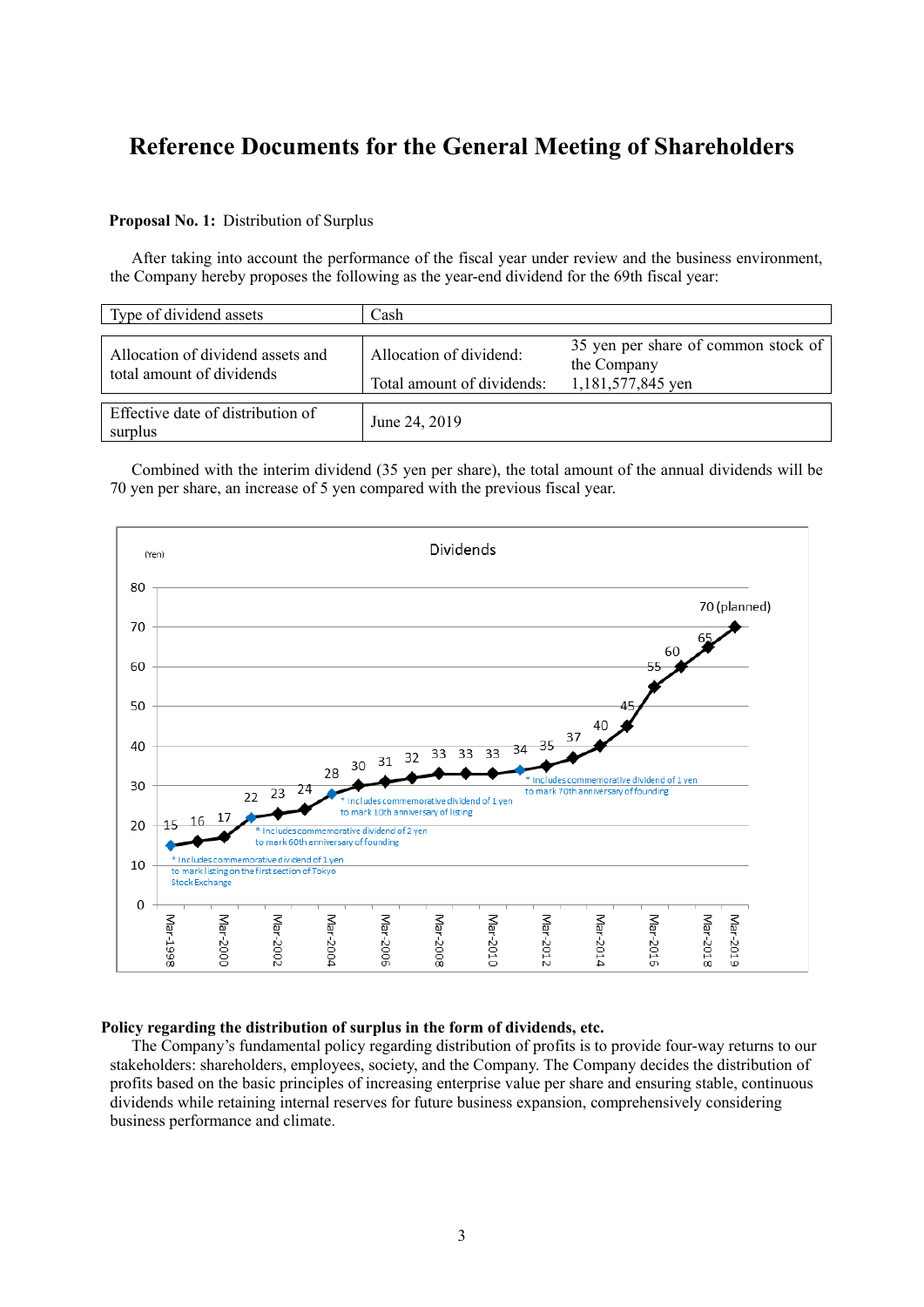#### **Proposal No. 2:** Election of Eight Directors

The terms of office of all eleven Directors elected last year will expire at the conclusion of this year's Annual General Meeting of Shareholders. Following the retirement of Mr. Koichi Nishida, Mr. Ikuo Dobashi, and Mr. Ken Suzuki as Directors, the Company hereby proposes the reelection of eight Directors as decided by the Board of Directors.

The candidates are as follows:

| No. |                                                                          | Name                | Positions at the<br>Company                                                         | Attendance at the<br>Board of Directors'<br>meetings |
|-----|--------------------------------------------------------------------------|---------------------|-------------------------------------------------------------------------------------|------------------------------------------------------|
| 1   | For reelection                                                           | Ryutaro Kotaki      | Representative<br>Director, President<br>and CEO                                    | $11/11(100\%)$                                       |
| 2   | For reelection                                                           | Yoichi Abe          | Director, Vice<br>President and CFO<br>(Assumed office as<br>Director in June 2018) | $9/9(100\%)$                                         |
| 3   | For reelection                                                           | Tatsuo Narumi       | Director                                                                            | $11/11(100\%)$                                       |
| 4   | For reelection<br>Independent Officer<br>Candidate for External Director | Yuko Tanaka         | Director                                                                            | $11/11(100\%)$                                       |
| 5   | For reelection<br>Independent Officer<br>Candidate for External Director | Ryoji Itoh          | Director                                                                            | $11/11(100\%)$                                       |
| 6   | For reelection<br>Independent Officer<br>Candidate for External Director | Mitsuaki Shimaguchi | Director                                                                            | 10/11(91%)                                           |
| 7   | For reelection<br>Independent Officer<br>Candidate for External Director | Hideo Yamada        | Director                                                                            | 10/11(91%)                                           |
| 8   | For reelection<br>Independent Officer<br>Candidate for External Director | Chieko Matsuda      | Director                                                                            | 10/11(91%)                                           |

Notes:

- 1. No material conflicts of interest exist between the Company and any of the above candidates for Directors.
- 2. Ms. Yuko Tanaka, Mr. Ryoji Itoh, Mr. Mitsuaki Shimaguchi, Mr. Hideo Yamada and Ms. Chieko Matsuda are candidates to become External Directors. The Company has appointed them as independent officers under the provisions of the Tokyo Stock Exchange and has filed a notification to that effect with the Exchange.
- 3. The Company's current Articles of Incorporation set forth that the Company may enter into agreements with External Directors in accordance with the provisions of Article 427, Paragraph 1 of the Companies Act, to limit their liability for damages as stipulated in Article 423, Paragraph 1 of the Companies Act to the minimum extent permitted by law. The Company shall continue such limited liability agreements with each of the above candidates for External Director if their elections are approved as proposed.
- 4. The years of service of each candidate (indicated on the following pages) is as of the conclusion of this General Meeting.
- 5. For Mr. Yoichi Abe, the attendance ratio takes into consideration meetings conducted after he assumed the post of Director on June 25, 2018.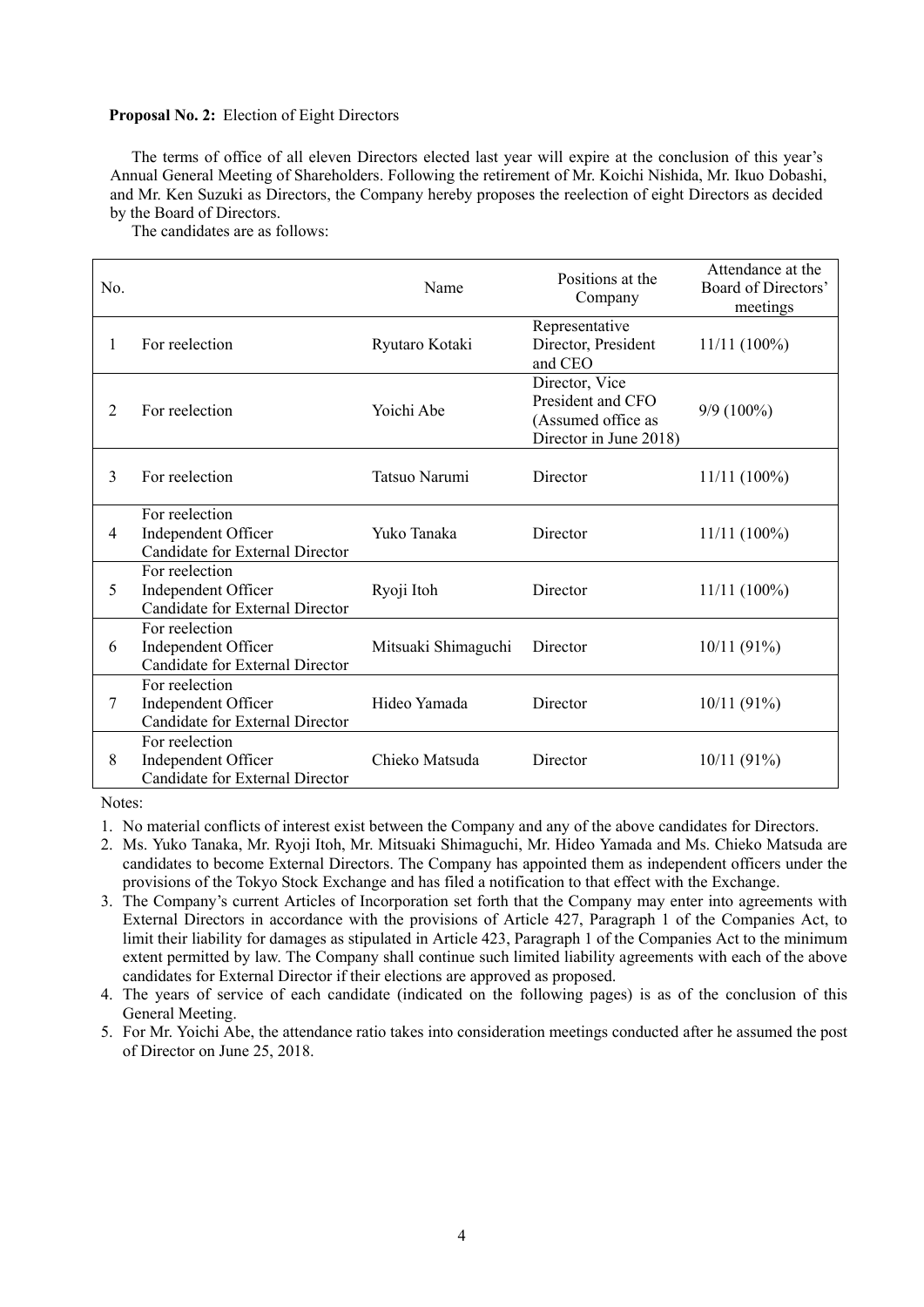| No.          | Name<br>(Date of birth)                                                                                                                                                                                                          | Career summaries, positions and responsibilities at the Company<br>(significant concurrent positions)                                                                                                                      |                                                                                                                                                                                                                                   | Number of<br>shares of the<br>Company held |  |  |  |
|--------------|----------------------------------------------------------------------------------------------------------------------------------------------------------------------------------------------------------------------------------|----------------------------------------------------------------------------------------------------------------------------------------------------------------------------------------------------------------------------|-----------------------------------------------------------------------------------------------------------------------------------------------------------------------------------------------------------------------------------|--------------------------------------------|--|--|--|
|              | Ryutaro Kotaki<br>(July 16, 1964)                                                                                                                                                                                                | February 1988<br><b>July 2007</b><br>October 2011                                                                                                                                                                          | Joined the Company<br>Executive Officer and Senior Manager of Printer Sales<br>Promotion Dept., Sales Division<br>Executive Officer; Director and General Manager of                                                              |                                            |  |  |  |
|              | For reelection                                                                                                                                                                                                                   | April 2012                                                                                                                                                                                                                 | Domestic Sales Dept., SATO Corporation<br>Executive Officer; President of SATO Techno Lab Co.,<br>Ltd.                                                                                                                            |                                            |  |  |  |
|              | Years of service: 3                                                                                                                                                                                                              | April 2013                                                                                                                                                                                                                 | Senior Executive Officer; President of SATO Technology<br>Co., Ltd.                                                                                                                                                               | 13,849                                     |  |  |  |
|              | Attendance at the                                                                                                                                                                                                                | <b>July 2014</b><br>April 2016                                                                                                                                                                                             | Vice President; President of SATO Technology Co., Ltd.<br>Executive Vice President and COO; President of SATO<br>Corporation                                                                                                      |                                            |  |  |  |
|              | Board of Directors'<br>meetings: 11/11<br>$(100\%)$                                                                                                                                                                              | June 2016                                                                                                                                                                                                                  | Representative Director, Executive Vice President and<br>COO                                                                                                                                                                      |                                            |  |  |  |
|              |                                                                                                                                                                                                                                  | April 2018                                                                                                                                                                                                                 | Representative Director, President and CEO (to present)                                                                                                                                                                           |                                            |  |  |  |
|              | (Current positions and responsibilities at the Company)                                                                                                                                                                          |                                                                                                                                                                                                                            |                                                                                                                                                                                                                                   |                                            |  |  |  |
|              | Representative Director, President and CEO                                                                                                                                                                                       |                                                                                                                                                                                                                            |                                                                                                                                                                                                                                   |                                            |  |  |  |
| $\mathbf{1}$ | (Reasons for recommendation as Director)                                                                                                                                                                                         |                                                                                                                                                                                                                            |                                                                                                                                                                                                                                   |                                            |  |  |  |
|              |                                                                                                                                                                                                                                  | Mr. Kotaki has held key positions in the Company's Japanese sales company and the president role of its R&D<br>business company, during which period he also served as Executive Officer for nine years expanding sales in |                                                                                                                                                                                                                                   |                                            |  |  |  |
|              |                                                                                                                                                                                                                                  |                                                                                                                                                                                                                            | Japan and improving product development processes. In April 2016, he took office as the Company's Vice                                                                                                                            |                                            |  |  |  |
|              |                                                                                                                                                                                                                                  |                                                                                                                                                                                                                            | President and Chief Operating Officer, and serving concurrently as the president of SATO Corporation, its                                                                                                                         |                                            |  |  |  |
|              |                                                                                                                                                                                                                                  |                                                                                                                                                                                                                            | Japanese sales company, he has led the SATO Group with strong leadership, driving domestic businesses to also                                                                                                                     |                                            |  |  |  |
|              |                                                                                                                                                                                                                                  |                                                                                                                                                                                                                            | support the global expansion of customers. Since April 2018, he is directing and supervising management as                                                                                                                        |                                            |  |  |  |
|              |                                                                                                                                                                                                                                  |                                                                                                                                                                                                                            | Representative Director and President of the Company, utilizing his extensive experience and knowledge. The<br>Company has determined that he is qualified to oversee business activities as Director to accelerate globalization |                                            |  |  |  |
|              |                                                                                                                                                                                                                                  |                                                                                                                                                                                                                            | and pursue maximization of customer value, and therefore renominates him as a candidate for Director.                                                                                                                             |                                            |  |  |  |
|              | (Message from the candidate to shareholders)                                                                                                                                                                                     |                                                                                                                                                                                                                            |                                                                                                                                                                                                                                   |                                            |  |  |  |
|              |                                                                                                                                                                                                                                  |                                                                                                                                                                                                                            | I would first like to sincerely thank you for your continued support of our businesses.                                                                                                                                           |                                            |  |  |  |
|              | Operational issues of customers have become more complex and diverse over time, and we have responded to                                                                                                                         |                                                                                                                                                                                                                            |                                                                                                                                                                                                                                   |                                            |  |  |  |
|              | each one by broadening the scope of the value we can offer our customers, from accuracy and sustainability,                                                                                                                      |                                                                                                                                                                                                                            |                                                                                                                                                                                                                                   |                                            |  |  |  |
|              | through saving labor and resources, offering reassurance, environmental considerations, and building emotional<br>connections for and with our customers. I intend to provide this value we have built up in Japan at the global |                                                                                                                                                                                                                            |                                                                                                                                                                                                                                   |                                            |  |  |  |
|              |                                                                                                                                                                                                                                  |                                                                                                                                                                                                                            | level, and further strengthen our strategies, looking to accelerate growth in overseas markets. I firmly commit to                                                                                                                |                                            |  |  |  |
|              |                                                                                                                                                                                                                                  |                                                                                                                                                                                                                            | promoting the evolution of our main auto-ID Solutions business to meet the expectations of our customers and                                                                                                                      |                                            |  |  |  |
|              | society and enhance our corporate value.                                                                                                                                                                                         |                                                                                                                                                                                                                            |                                                                                                                                                                                                                                   |                                            |  |  |  |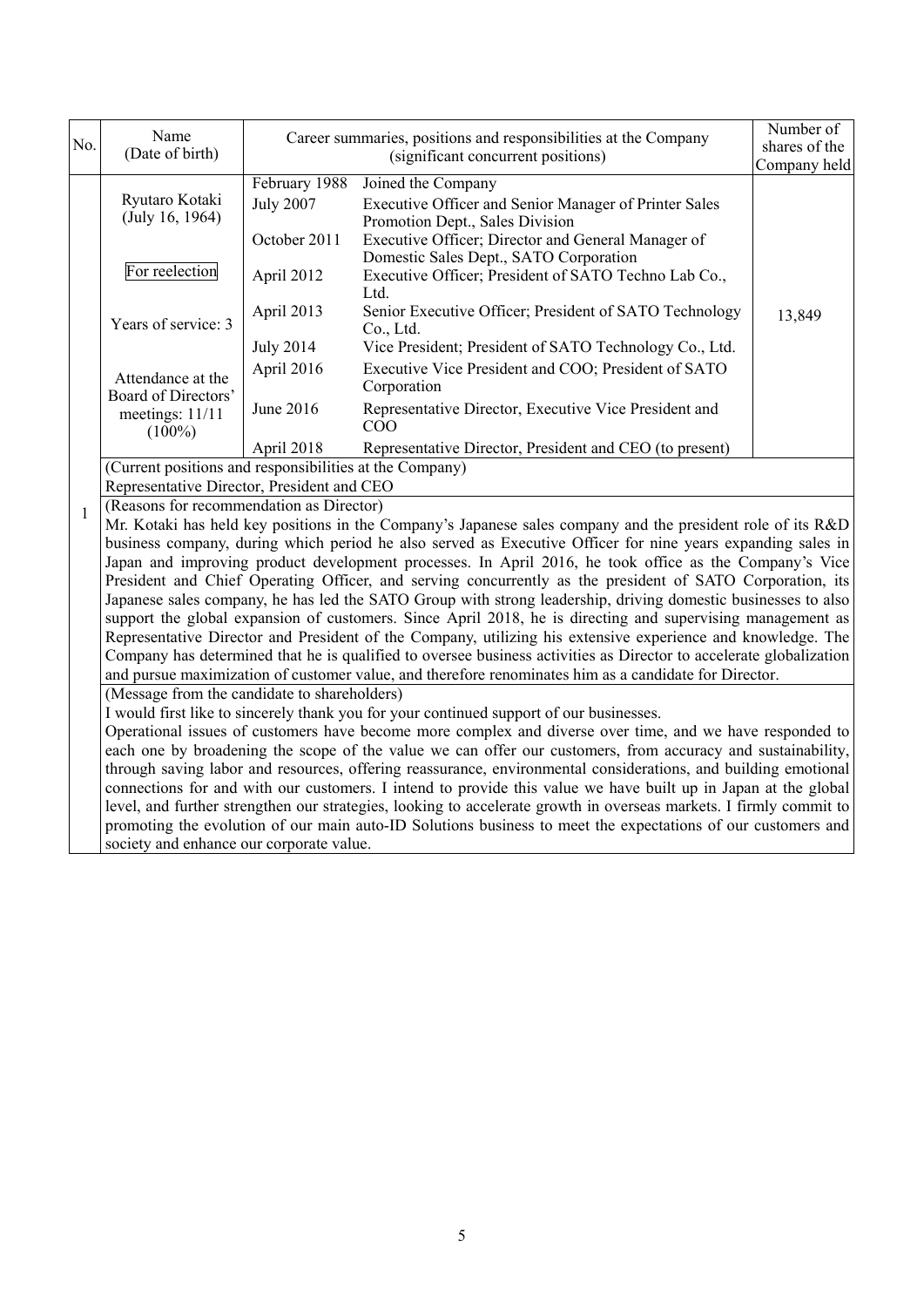| No.            | Name<br>(Date of birth)                                                                                                                                                                                                                                                                                                                                                                                                                                                                                                                                                                                                                                                                                                                                                                                                                                                                                                                                                                                                                                                                                                                                                                                                                                                                                                                                                                                                                                                        | Career summaries, positions and responsibilities at the Company<br>(significant concurrent positions)                                                                                                                                                                          | Number of<br>shares of the<br>Company held |  |  |  |  |
|----------------|--------------------------------------------------------------------------------------------------------------------------------------------------------------------------------------------------------------------------------------------------------------------------------------------------------------------------------------------------------------------------------------------------------------------------------------------------------------------------------------------------------------------------------------------------------------------------------------------------------------------------------------------------------------------------------------------------------------------------------------------------------------------------------------------------------------------------------------------------------------------------------------------------------------------------------------------------------------------------------------------------------------------------------------------------------------------------------------------------------------------------------------------------------------------------------------------------------------------------------------------------------------------------------------------------------------------------------------------------------------------------------------------------------------------------------------------------------------------------------|--------------------------------------------------------------------------------------------------------------------------------------------------------------------------------------------------------------------------------------------------------------------------------|--------------------------------------------|--|--|--|--|
|                | Yoichi Abe<br>(September 13, 1957)<br>For reelection<br>Years of service: 1<br>Attendance at the<br>Board of Directors'<br>meetings: 9/9<br>$(100\%)$                                                                                                                                                                                                                                                                                                                                                                                                                                                                                                                                                                                                                                                                                                                                                                                                                                                                                                                                                                                                                                                                                                                                                                                                                                                                                                                          | April 1980<br>Joined Mitsubishi Corporation<br>December 2013 Joined the Company<br>Head of President's Office<br>April 2016<br>Executive Officer and CFO<br>April 2018<br>Vice President and CFO<br><b>June 2018</b><br>Director, Vice President and CFO (to present)<br>2,058 |                                            |  |  |  |  |
|                |                                                                                                                                                                                                                                                                                                                                                                                                                                                                                                                                                                                                                                                                                                                                                                                                                                                                                                                                                                                                                                                                                                                                                                                                                                                                                                                                                                                                                                                                                | (Current positions and responsibilities at the Company)<br>Director, Vice President and CFO                                                                                                                                                                                    |                                            |  |  |  |  |
| $\overline{2}$ | (Reasons for recommendation as Director)<br>Mr. Abe was appointed Executive Officer and CFO after joining SATO in December 2013 as Head of President's<br>Office. He has been in charge of finance/accounting, IT, legal, risk management, and other important functions,<br>and has been driving financial/capital policies and measures for strengthening corporate governance. Since his<br>appointment as Director of the Company in 2018, he has supervised management, mainly from a financial and<br>strategic perspective. As CFO, he responds promptly to changes in economic conditions and business<br>environment, and promotes effective governance on a global level. The Company expects that he will further<br>promote/strengthen corporate governance for continuous improvement of company value by tapping into his<br>extensive international experience and knowledge, and therefore renominates him as a candidate for Director.<br>(Message from the candidate to shareholders)<br>It has been three years since we started reviewing the effectiveness of our Board of Directors on an annual basis<br>as required by the Corporate Governance Code. Going forward, I will continue to put in efforts as Director to<br>ensure that the Board remains committed to fairness and transparency, and is operated in a rigorous manner.<br>SATO has operating sites in 26 countries around the world, and our plan is to increase net sales overseas. Our |                                                                                                                                                                                                                                                                                |                                            |  |  |  |  |
|                | subsidiaries engage in sales activities that are closely tied to local communities/areas in their respective countries<br>and with the diverse range of circumstances, languages, cultures and business practices in these countries, I think<br>it is increasingly important to implement governance-oriented management that binds together these subsidiaries<br>in a skillful way to bring out their best. From my other role as CFO, I also intend to focus closely on risk<br>management to ensure the transparency and reliability of our overseas subsidiaries.<br>I will play my part in establishing sustainable growth and stable profits for the company to contribute to the<br>maximization of shareholder value.                                                                                                                                                                                                                                                                                                                                                                                                                                                                                                                                                                                                                                                                                                                                                |                                                                                                                                                                                                                                                                                |                                            |  |  |  |  |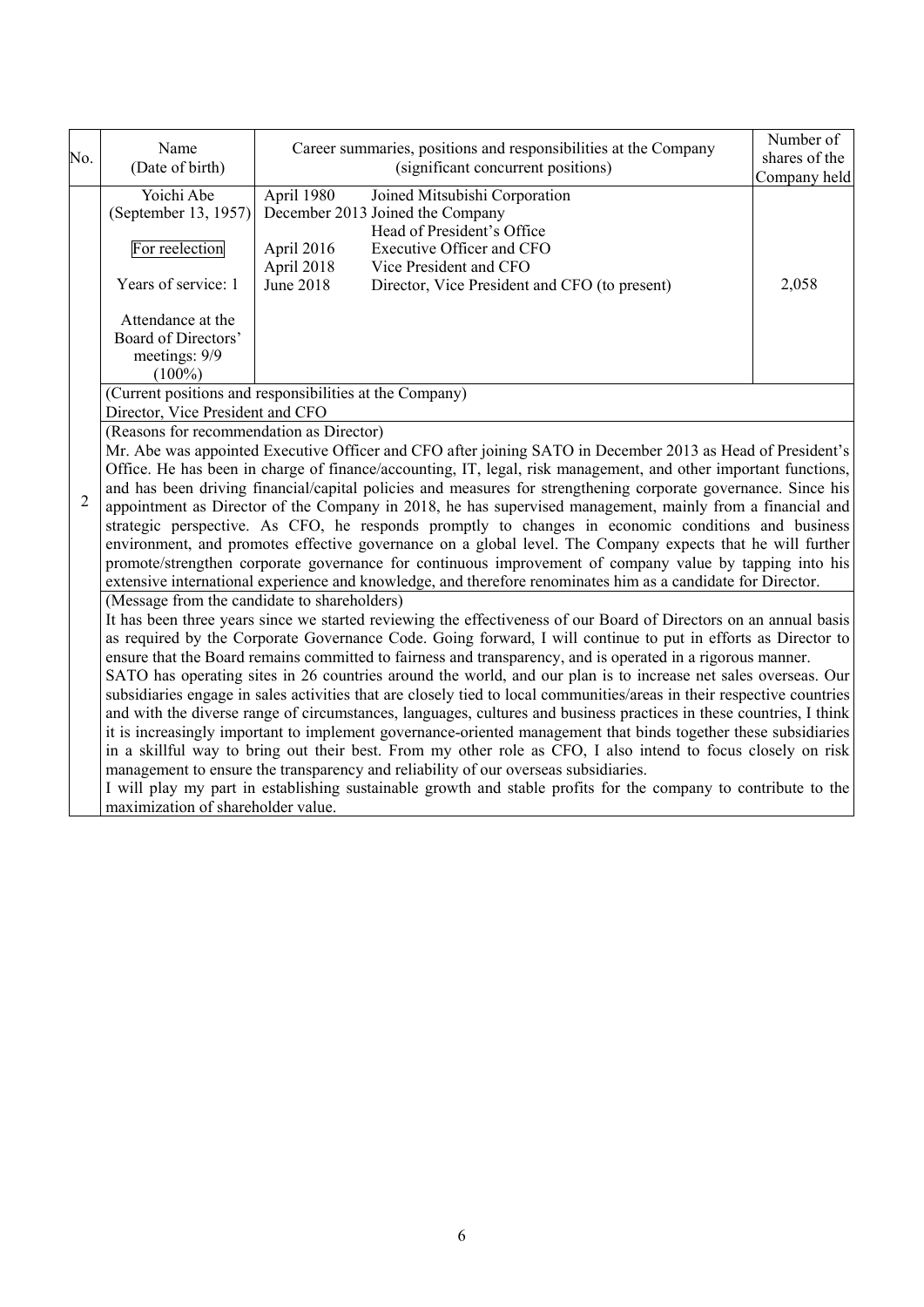| No. | Name                                                                                                                                                                                                                                                                                                                                                                                                                                                                                                                                                                                                                                                                                                                                                                                                                             |                                       | Career summaries, positions and responsibilities at the Company                                                                                                                                                                                                                                                                                                                                                                                                                                                                                                                                                                             | Number of<br>shares of the |  |
|-----|----------------------------------------------------------------------------------------------------------------------------------------------------------------------------------------------------------------------------------------------------------------------------------------------------------------------------------------------------------------------------------------------------------------------------------------------------------------------------------------------------------------------------------------------------------------------------------------------------------------------------------------------------------------------------------------------------------------------------------------------------------------------------------------------------------------------------------|---------------------------------------|---------------------------------------------------------------------------------------------------------------------------------------------------------------------------------------------------------------------------------------------------------------------------------------------------------------------------------------------------------------------------------------------------------------------------------------------------------------------------------------------------------------------------------------------------------------------------------------------------------------------------------------------|----------------------------|--|
|     | (Date of birth)                                                                                                                                                                                                                                                                                                                                                                                                                                                                                                                                                                                                                                                                                                                                                                                                                  | (significant concurrent positions)    |                                                                                                                                                                                                                                                                                                                                                                                                                                                                                                                                                                                                                                             | Company held               |  |
|     | Tatsuo Narumi<br>(February 24, 1952)                                                                                                                                                                                                                                                                                                                                                                                                                                                                                                                                                                                                                                                                                                                                                                                             | August 2000<br>April 2001<br>May 2003 | Joined the Company<br>Senior Manager of Secretary's Office<br>Senior Manager of Human Resources Dept.,<br><b>Administration Division</b><br>Senior Manager of Planning Dept., Corporate Planning                                                                                                                                                                                                                                                                                                                                                                                                                                            |                            |  |
|     | For reelection                                                                                                                                                                                                                                                                                                                                                                                                                                                                                                                                                                                                                                                                                                                                                                                                                   | June 2003                             | Division<br>Executive Officer and Senior Manager of Planning Dept.,<br>Corporate Planning Division                                                                                                                                                                                                                                                                                                                                                                                                                                                                                                                                          |                            |  |
|     | Years of service: 11                                                                                                                                                                                                                                                                                                                                                                                                                                                                                                                                                                                                                                                                                                                                                                                                             | October 2005<br>January 2006          | Executive Officer, General Manager of Corporate Planning<br>Division, and Senior Manager of Planning Dept.<br>Senior Executive Officer and General Manager of                                                                                                                                                                                                                                                                                                                                                                                                                                                                               | 22,936                     |  |
|     | Attendance at the<br>Board of Directors'                                                                                                                                                                                                                                                                                                                                                                                                                                                                                                                                                                                                                                                                                                                                                                                         | <b>July 2007</b>                      | Corporate Planning Division<br>Vice President and General Manager of Corporate Planning<br>Division                                                                                                                                                                                                                                                                                                                                                                                                                                                                                                                                         |                            |  |
|     | meetings: 11/11<br>$(100\%)$                                                                                                                                                                                                                                                                                                                                                                                                                                                                                                                                                                                                                                                                                                                                                                                                     | June 2008<br><b>July 2009</b>         | Director, Vice President, and General Manager of<br>Corporate Planning Division<br>Director (to present)                                                                                                                                                                                                                                                                                                                                                                                                                                                                                                                                    |                            |  |
| 3   | (Current positions and responsibilities at the Company)<br>Director                                                                                                                                                                                                                                                                                                                                                                                                                                                                                                                                                                                                                                                                                                                                                              |                                       |                                                                                                                                                                                                                                                                                                                                                                                                                                                                                                                                                                                                                                             |                            |  |
|     | (Reasons for recommendation as Director)                                                                                                                                                                                                                                                                                                                                                                                                                                                                                                                                                                                                                                                                                                                                                                                         |                                       | Mr. Narumi has served as the Company's Executive Officer for six years while heading its Corporate Planning<br>Division. Since he became Director in 2008, he has worked to enhance our global business base from the<br>corporate planning aspect, and to enhance our governance structure in sales group companies starting 2014. He<br>presently oversees management from a non-executive standpoint. The Company has determined that he is<br>qualified to oversee business activities as Director to accelerate globalization and pursue maximization of<br>customer value, and therefore renominates him as a candidate for Director. |                            |  |
|     | (Message from the candidate to shareholders)<br>In order to achieve management's mission of sustainable growth and greater medium- to long-term value for the<br>Company, the Board of Directors must appropriately fulfill its roles of making decisions about important business<br>execution and supervising the executive team. As an internal non-executive Director, I shall pay due attention to<br>how the balance between execution and monitoring is met, while consulting the executive team on introducing<br>agenda items in a planned manner and analyzing the content of those items. I will collaborate with external<br>officers to enhance discussions at Board Meetings and make them more effective, and endeavor to fulfill the<br>responsibilities entrusted to me by shareholders and other stakeholders. |                                       |                                                                                                                                                                                                                                                                                                                                                                                                                                                                                                                                                                                                                                             |                            |  |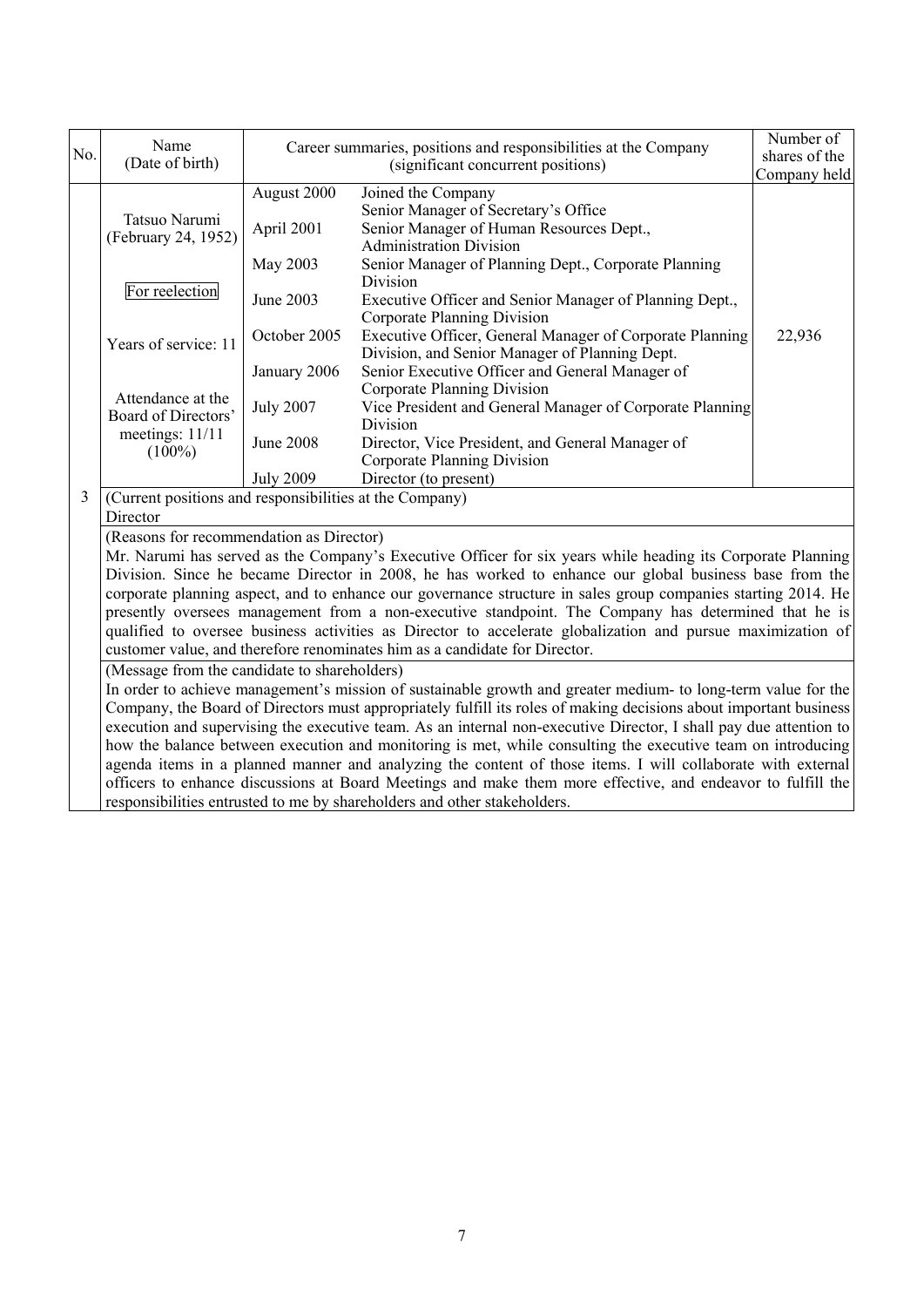| No.            | Name                                                                                                                                                                               | Career summaries, positions and responsibilities at the Company                                                                                                                                                                                                                                                                                                                                                                                                                                                                                                                                                                                                                                                                                                                                                                                                                                                                                                                                                                                                                                                                                                                                                                                                                                                                                           | Number of                     |
|----------------|------------------------------------------------------------------------------------------------------------------------------------------------------------------------------------|-----------------------------------------------------------------------------------------------------------------------------------------------------------------------------------------------------------------------------------------------------------------------------------------------------------------------------------------------------------------------------------------------------------------------------------------------------------------------------------------------------------------------------------------------------------------------------------------------------------------------------------------------------------------------------------------------------------------------------------------------------------------------------------------------------------------------------------------------------------------------------------------------------------------------------------------------------------------------------------------------------------------------------------------------------------------------------------------------------------------------------------------------------------------------------------------------------------------------------------------------------------------------------------------------------------------------------------------------------------|-------------------------------|
|                | (Date of birth)                                                                                                                                                                    | (significant concurrent positions)                                                                                                                                                                                                                                                                                                                                                                                                                                                                                                                                                                                                                                                                                                                                                                                                                                                                                                                                                                                                                                                                                                                                                                                                                                                                                                                        | shares of the<br>Company held |
| $\overline{4}$ | Yuko Tanaka<br>(January 30, 1952)<br>For reelection<br>Independent<br>External<br>Years of service: 15<br>Attendance at the<br>Board of Directors'<br>meetings: 11/11<br>$(100\%)$ | April 1980<br>Full-time Lecturer at 1st Faculty of Liberal Arts, Hosei<br>University<br>April 1983<br>Assistant Professor at 1st Faculty of Liberal Arts, Hosei<br>University<br>Exchange fellow at Beijing University<br>April 1986<br>April 1991<br>Professor at 1st Faculty of Liberal Arts, Hosei University<br>Overseas fellow of the University of Oxford<br>April 1993<br>April 2003<br>Professor at the Department of Media and Communication<br>Studies, Faculty of Social Sciences, Hosei University<br>(to present)<br>June 2004<br>Director of the Company (to present)<br>Professor at International Japanese Studies Institute (graduate<br>April 2007<br>school), Hosei University (to present)<br>June 2009<br>Director of Suntory Foundation for Arts (to present)<br>April 2010<br>Chairman of International Japanese Studies Institute (graduate<br>school) management committee, Hosei University<br>April 2012<br>Dean of Faculty of Social Sciences, Hosei University<br>April 2014<br>President and Chief Trustee of Hosei University<br>(to present)<br>April 2014<br>Trustee of Japan University Accreditation Association<br>(to present)<br>Executive Director of the Japan Association of Private<br>June 2014<br>Universities and Colleges (to present)<br>October 2017 Trustee of the Open University of Japan (to present) | 3,085                         |
|                |                                                                                                                                                                                    | (Current positions and responsibilities at the Company)                                                                                                                                                                                                                                                                                                                                                                                                                                                                                                                                                                                                                                                                                                                                                                                                                                                                                                                                                                                                                                                                                                                                                                                                                                                                                                   |                               |
|                | Director                                                                                                                                                                           | (Reasons for recommendation as Director)                                                                                                                                                                                                                                                                                                                                                                                                                                                                                                                                                                                                                                                                                                                                                                                                                                                                                                                                                                                                                                                                                                                                                                                                                                                                                                                  |                               |
|                | SATO.                                                                                                                                                                              | Ms. Tanaka possesses extensive experience and broad insights as university professor and president, tapping into<br>them actively to make statements during deliberations at the Board of Directors' meetings and offer opinions and<br>suggestions on diversity management. The Company has determined that she is qualified to drive sustainable<br>business management globally as Director, and therefore renominates her as a candidate for External Director.<br>(Message from the candidate to shareholders)<br>SATO Holdings is a company capable of influencing society. I shall further solidify management foundations in<br>Japan and overseas to enable outstanding, diverse personnel to contribute to better development for society in<br>these turbulent times. Developing the capabilities of aspiring female employees and placing them in<br>decision-making positions will be also an important growth strategy for companies going forward. I will further<br>promote diversity beyond gender, cultural and ethnic divides, and strive to improve the enterprise quality of                                                                                                                                                                                                                                                         |                               |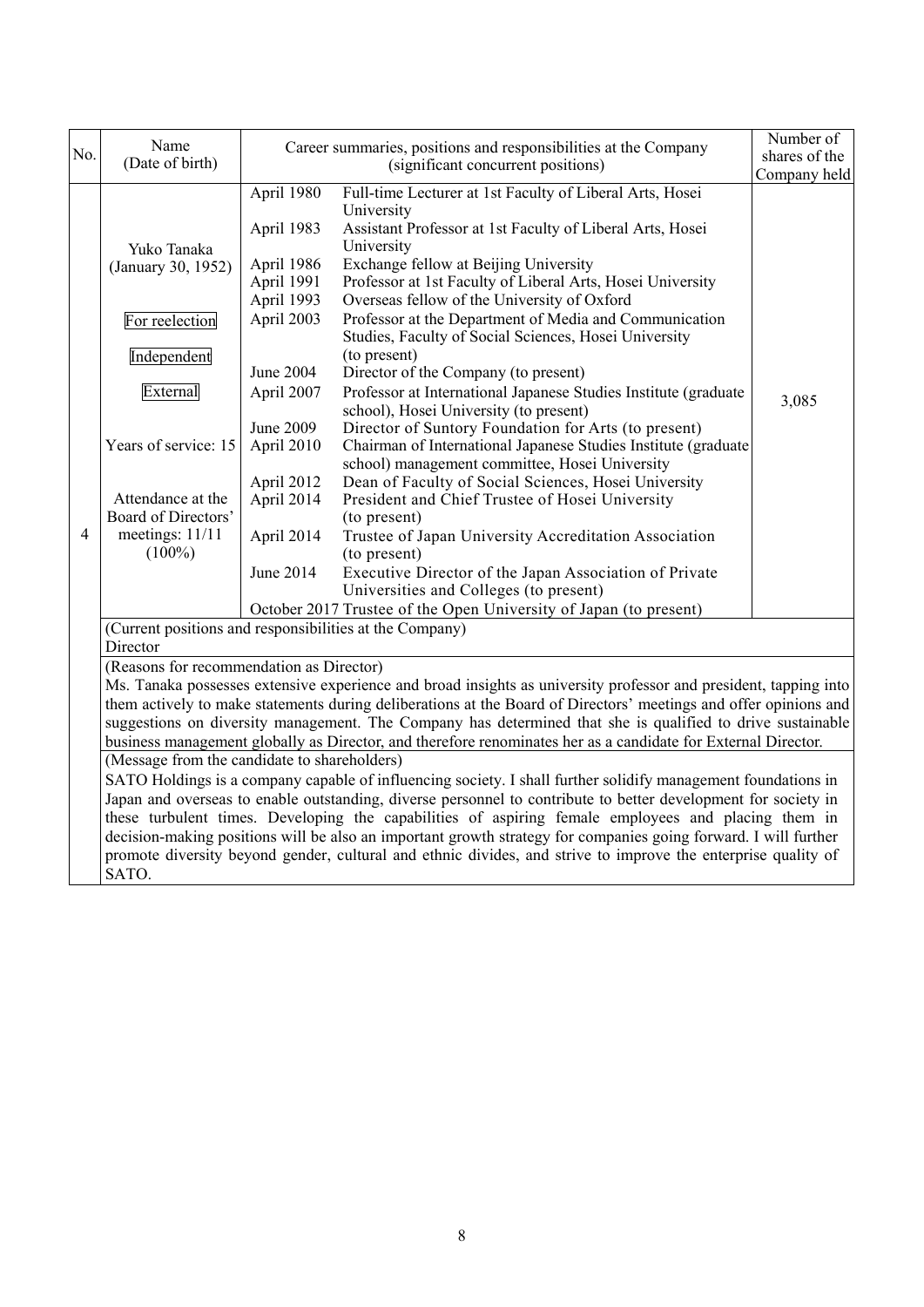| No. | Name<br>(Date of birth)                                                                                                                                                                                                                                                                                                                                                                                                                                                                                                                                                         | Career summaries, positions and responsibilities at the Company<br>(significant concurrent positions) |                                                                                                                                                                                                                                                                                       | Number of<br>shares of the<br>Company held |  |
|-----|---------------------------------------------------------------------------------------------------------------------------------------------------------------------------------------------------------------------------------------------------------------------------------------------------------------------------------------------------------------------------------------------------------------------------------------------------------------------------------------------------------------------------------------------------------------------------------|-------------------------------------------------------------------------------------------------------|---------------------------------------------------------------------------------------------------------------------------------------------------------------------------------------------------------------------------------------------------------------------------------------|--------------------------------------------|--|
|     | Ryoji Itoh<br>(January 14, 1952)                                                                                                                                                                                                                                                                                                                                                                                                                                                                                                                                                | <b>July 1979</b><br>January 1984<br><b>June 1988</b>                                                  | Joined McKinsey & Company<br>Partner of McKinsey & Company<br>Director, responsible for Product Development of UCC<br>Ueshima Coffee Co., Ltd.                                                                                                                                        |                                            |  |
|     | For reelection<br>Independent<br>External                                                                                                                                                                                                                                                                                                                                                                                                                                                                                                                                       | May 2000<br>January 2001<br>April 2006                                                                | September 1990 Representative Director of Schroder Ventures K.K.<br>Project Professor at the Graduate School of Media and<br>Governance, Keio University (to present)<br>President of Bain & Company Japan, Inc.<br>Representative Director of Planet Plan. Co., Ltd.<br>(to present) | 1,764                                      |  |
|     | Years of service: 5                                                                                                                                                                                                                                                                                                                                                                                                                                                                                                                                                             | <b>June 2008</b><br>May 2012                                                                          | Director of the Company<br>Outside Director of Renown Incorporated                                                                                                                                                                                                                    |                                            |  |
| 5   | Attendance at the<br>Board of Directors'<br>meetings: 11/11<br>$(100\%)$                                                                                                                                                                                                                                                                                                                                                                                                                                                                                                        | January 2013<br>June 2014<br>June 2014                                                                | Representative Director of El Sol Business Advisor<br>Corporation<br>Director of the Company (to present)<br>Outside Director of Miraca Holdings Inc. (to present)                                                                                                                    |                                            |  |
|     | (Current positions and responsibilities at the Company)<br>Director                                                                                                                                                                                                                                                                                                                                                                                                                                                                                                             |                                                                                                       |                                                                                                                                                                                                                                                                                       |                                            |  |
|     | (Reasons for recommendation as Director)<br>Mr. Itoh possesses extensive experience and broad insights as corporate executive and graduate school professor,<br>tapping into them actively to offer opinions and recommendations on business-critical matters during<br>deliberations at the Board of Directors' meetings with the awareness of enhancing SATO's governance structure.<br>The Company has determined that he is qualified to drive sustainable business management globally as Director,<br>and therefore renominates him as a candidate for External Director. |                                                                                                       |                                                                                                                                                                                                                                                                                       |                                            |  |
|     | (Message from the candidate to shareholders)<br>As IoT makes its way into the business world with increasing speed, I believe the SATO Group's social mission<br>to collect small data will grow increasingly important. I will work to spread this corporate identity worldwide to<br>contribute to the development of a global society, ensuring that it will translate to creation of shareholder value<br>by maintaining and strengthening corporate governance from an independent standpoint to achieve further<br>growth for SATO Group in a strategic manner.           |                                                                                                       |                                                                                                                                                                                                                                                                                       |                                            |  |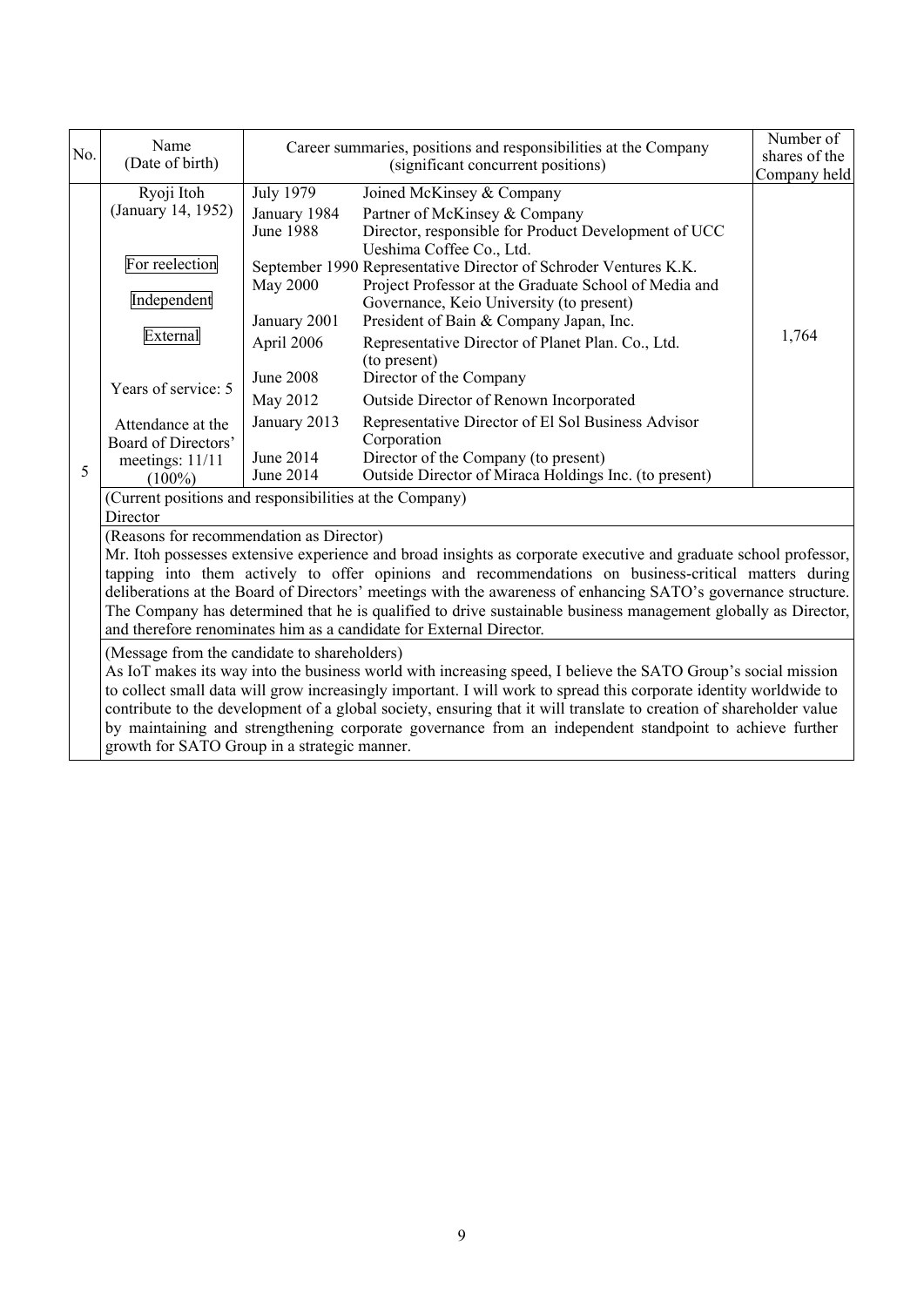| No. | Name<br>(Date of birth)                                                                                                                                                                  | Career summaries, positions and responsibilities at the Company<br>(significant concurrent positions)                                                      |                                                                                                                                                                                                                                                                                                                                                                                                                                                                                                                                                                                                                                                                                                                                                                                                                                                                                                                                                                                                                                              | Number of<br>shares of the<br>Company held |  |
|-----|------------------------------------------------------------------------------------------------------------------------------------------------------------------------------------------|------------------------------------------------------------------------------------------------------------------------------------------------------------|----------------------------------------------------------------------------------------------------------------------------------------------------------------------------------------------------------------------------------------------------------------------------------------------------------------------------------------------------------------------------------------------------------------------------------------------------------------------------------------------------------------------------------------------------------------------------------------------------------------------------------------------------------------------------------------------------------------------------------------------------------------------------------------------------------------------------------------------------------------------------------------------------------------------------------------------------------------------------------------------------------------------------------------------|--------------------------------------------|--|
| 6   | Mitsuaki Shimaguchi<br>(March 31, 1942)<br>For reelection<br>Independent<br>External<br>Years of service: 5<br>Attendance at the<br>Board of Directors'<br>meetings: $10/11$<br>$(91\%)$ | April 1987<br><b>June 1998</b><br>June 2002<br>March 2006<br>May 2006<br>April 2007<br>April 2007<br>February 2009<br>April 2012<br>June 2014<br>June 2014 | Professor at Graduate School of Business Administration,<br>Keio University<br>Outside Corporate Auditor of Ishii Food Corporation<br>Outside Director of Eisai Co., Ltd.<br>Outside Director of Lion Corporation<br>Outside Director of BellSystem24, Inc.<br>Professor Emeritus of Keio University (to present)<br>Professor at Hosei Business School of Innovation<br>Management, Hosei University<br>September 2007 President of Japan Marketing Association<br>Outside Corporate Auditor of Suntory Holdings Limited<br>Professor at Graduate School of Business Innovation,<br>Kaetsu University<br>Director of the Company (to present)<br>Outside Director of Sanrio Company, Ltd. (to present)                                                                                                                                                                                                                                                                                                                                      | 3,336                                      |  |
|     | (Current positions and responsibilities at the Company)<br>Director                                                                                                                      |                                                                                                                                                            |                                                                                                                                                                                                                                                                                                                                                                                                                                                                                                                                                                                                                                                                                                                                                                                                                                                                                                                                                                                                                                              |                                            |  |
|     | (Reasons for recommendation as Director)<br>(Message from the candidate to shareholders)<br>supportive manner.                                                                           |                                                                                                                                                            | Mr. Shimaguchi possesses extensive knowledge and experience in the marketing field and deep insights as a<br>university professor, tapping into them actively to offer opinions and recommendations on business-critical<br>matters during deliberations at the Board of Directors' meetings from the perspective of improving the company<br>value of SATO Group as a whole. The Company has determined that he is qualified to drive sustainable business<br>management globally as Director, and therefore renominates him as a candidate for External Director.<br>In a world where globalization and information technology advance at multiple levels, I feel that SATO Holdings<br>has an increasingly high potential for business growth. To realize this potential on a larger scale, the company<br>would need to exercise more innovativeness and prudence than ever before. As one of its External Directors, I<br>will watch over and back up its continuous business developments to the best of my ability, in a rigorous but |                                            |  |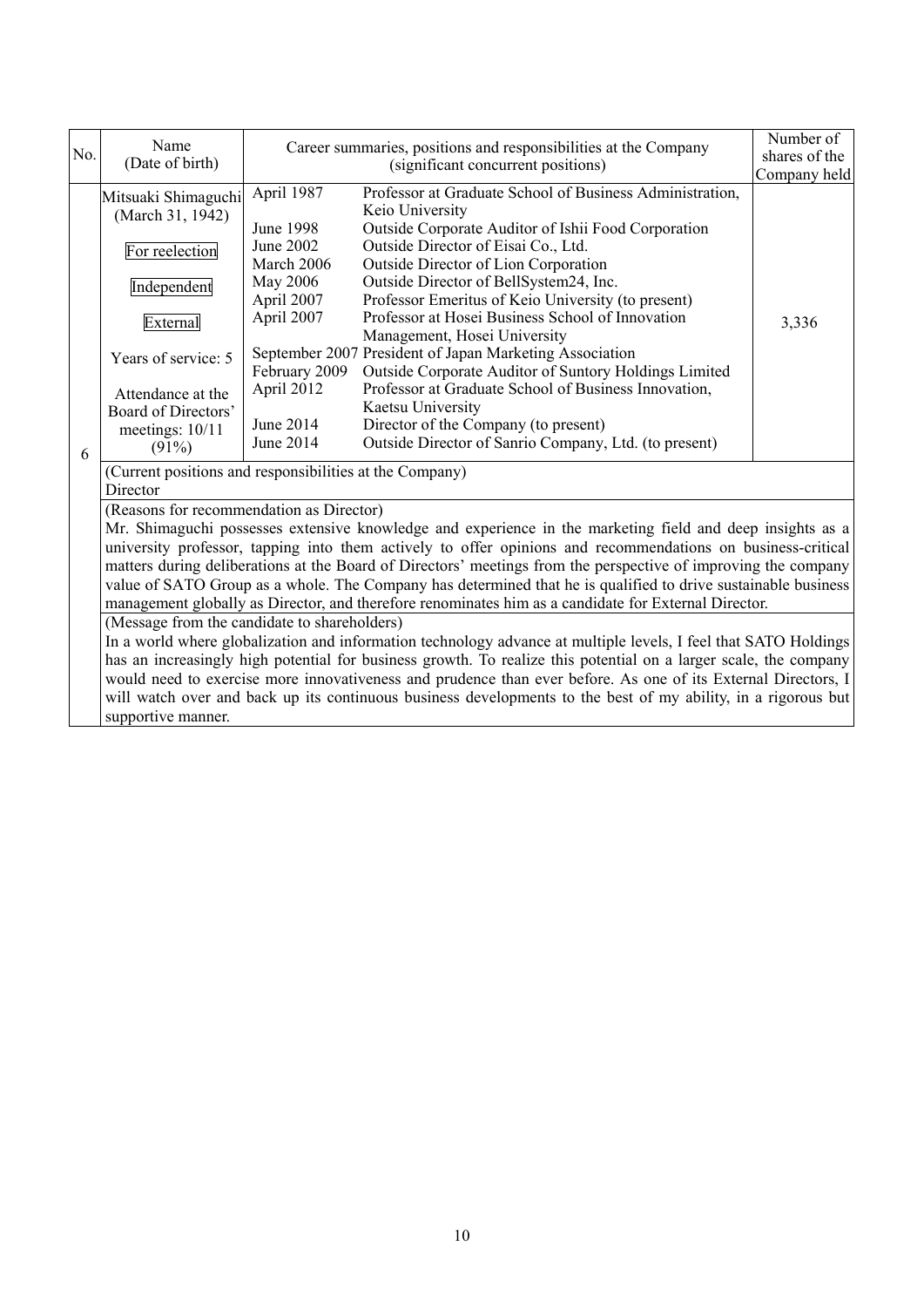|                                                                                                                                                                                                                                                                                                                                                                                                                                                                                                                                                                                                                                                                                                                                                                                                | Name                                                                                                                                                                                                                                                                                                                                                                                                                                                                                                                                              |                                                          | Career summaries, positions and responsibilities at the Company                                                                                                                                                                    | Number of                     |  |
|------------------------------------------------------------------------------------------------------------------------------------------------------------------------------------------------------------------------------------------------------------------------------------------------------------------------------------------------------------------------------------------------------------------------------------------------------------------------------------------------------------------------------------------------------------------------------------------------------------------------------------------------------------------------------------------------------------------------------------------------------------------------------------------------|---------------------------------------------------------------------------------------------------------------------------------------------------------------------------------------------------------------------------------------------------------------------------------------------------------------------------------------------------------------------------------------------------------------------------------------------------------------------------------------------------------------------------------------------------|----------------------------------------------------------|------------------------------------------------------------------------------------------------------------------------------------------------------------------------------------------------------------------------------------|-------------------------------|--|
| No.                                                                                                                                                                                                                                                                                                                                                                                                                                                                                                                                                                                                                                                                                                                                                                                            | (Date of birth)                                                                                                                                                                                                                                                                                                                                                                                                                                                                                                                                   | (significant concurrent positions)                       |                                                                                                                                                                                                                                    | shares of the<br>Company held |  |
|                                                                                                                                                                                                                                                                                                                                                                                                                                                                                                                                                                                                                                                                                                                                                                                                | Hideo Yamada<br>(January 23, 1952)                                                                                                                                                                                                                                                                                                                                                                                                                                                                                                                | March 1984<br>April 1984<br>October 1992<br>May 1998     | Graduated from the Legal Training and Research Institute<br>Registered as an attorney (Daini Tokyo Bar Association)<br>President of Yamada & Ozaki Law Office (to present)<br>Outside Corporate Auditor of Taiyo Chemical Industry |                               |  |
|                                                                                                                                                                                                                                                                                                                                                                                                                                                                                                                                                                                                                                                                                                                                                                                                | For reelection<br>Independent                                                                                                                                                                                                                                                                                                                                                                                                                                                                                                                     | <b>June 2004</b><br>March 2006<br>June 2007<br>June 2007 | Co., Ltd. (to present)<br>Director of the Company<br>Outside Director of Lion Corporation<br>Outside Corporate Auditor of Ishii Food Co., Ltd.<br>Outside Corporate Auditor of Mikuni Corporation                                  |                               |  |
|                                                                                                                                                                                                                                                                                                                                                                                                                                                                                                                                                                                                                                                                                                                                                                                                | External<br>Years of service: 4                                                                                                                                                                                                                                                                                                                                                                                                                                                                                                                   | March 2009<br>April 2010                                 | Outside Director of Hulic Co., Ltd. (to present)<br>Executive Governor of Japan Federation of Bar<br>Associations                                                                                                                  | 1,266                         |  |
|                                                                                                                                                                                                                                                                                                                                                                                                                                                                                                                                                                                                                                                                                                                                                                                                | Attendance at the<br>Board of Directors'<br>meetings: 10/11                                                                                                                                                                                                                                                                                                                                                                                                                                                                                       | April 2014<br>April 2014<br>June 2015                    | Vice President of Japan Federation of Bar Associations<br>Chairman of Daini Tokyo Bar Association<br>Chairman of Akiko Tachibana Memorial Foundation<br>(to present)                                                               |                               |  |
| $\overline{7}$                                                                                                                                                                                                                                                                                                                                                                                                                                                                                                                                                                                                                                                                                                                                                                                 | (91%)                                                                                                                                                                                                                                                                                                                                                                                                                                                                                                                                             | June 2015<br>June 2016                                   | Director of the Company (to present)<br>Outside Director of Mikuni Corporation (to present)                                                                                                                                        |                               |  |
|                                                                                                                                                                                                                                                                                                                                                                                                                                                                                                                                                                                                                                                                                                                                                                                                | (Current positions and responsibilities at the Company)<br>Director                                                                                                                                                                                                                                                                                                                                                                                                                                                                               |                                                          |                                                                                                                                                                                                                                    |                               |  |
|                                                                                                                                                                                                                                                                                                                                                                                                                                                                                                                                                                                                                                                                                                                                                                                                | (Reasons for recommendation as Director)<br>Mr. Yamada possesses extensive experience and broad insights as an attorney at law, tapping into them actively<br>to offer opinions and recommendations on business-critical matters during deliberations at the Board of<br>Directors' meetings from the perspective of meeting stakeholders' expectations. The Company has determined<br>that he is qualified to drive sustainable business management globally as Director, and therefore renominates him<br>as a candidate for External Director. |                                                          |                                                                                                                                                                                                                                    |                               |  |
| (Message from the candidate to shareholders)<br>In 2020, SATO Holdings will celebrate the 80th anniversary of its founding. I think the "Spirit of SATO" that<br>sets forth the aims and ethos with which late founder Mr. Yo Sato established the company, has come to take on<br>a particularly significant meaning today. As a leading manufacturer of auto-ID devices, SATO is entering a<br>phase of dramatic growth in Japan and overseas, and company directors, employees, and shareholders must<br>come together to reconnect with the aspirations behind its founding. As External Director, I will work to ask<br>questions and offer suggestions with a keen awareness of the "Spirit of SATO" imbued in the company's<br>founder and subsequent generations of corporate leaders. |                                                                                                                                                                                                                                                                                                                                                                                                                                                                                                                                                   |                                                          |                                                                                                                                                                                                                                    |                               |  |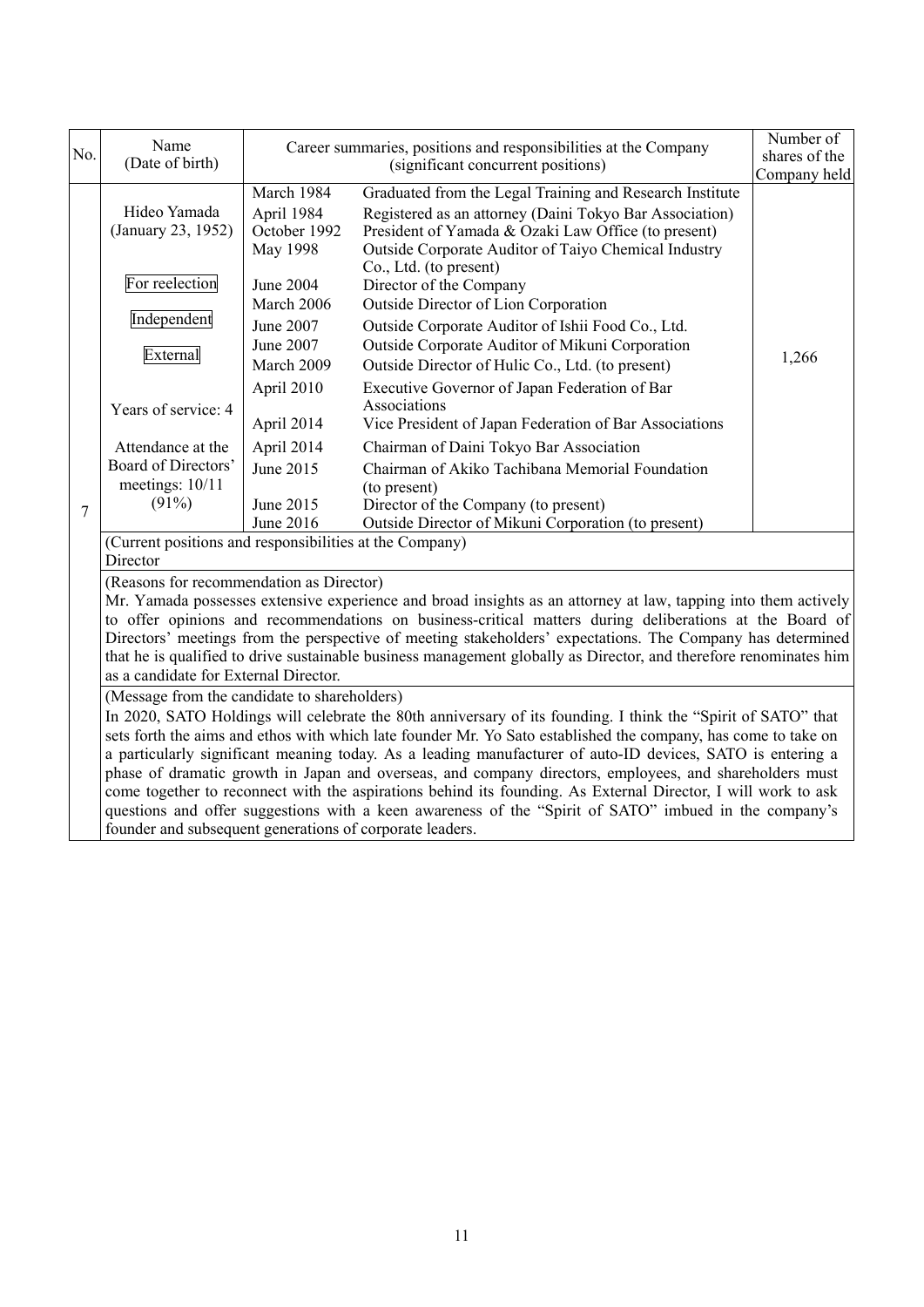| No. | Name<br>(Date of birth)                                                                                                                                                                                                                                                                                                                                                                         |                                                                           | Career summaries, positions and responsibilities at the Company<br>(significant concurrent positions)                                                                                                                                                                | Number of<br>shares of the |  |  |
|-----|-------------------------------------------------------------------------------------------------------------------------------------------------------------------------------------------------------------------------------------------------------------------------------------------------------------------------------------------------------------------------------------------------|---------------------------------------------------------------------------|----------------------------------------------------------------------------------------------------------------------------------------------------------------------------------------------------------------------------------------------------------------------|----------------------------|--|--|
|     |                                                                                                                                                                                                                                                                                                                                                                                                 |                                                                           |                                                                                                                                                                                                                                                                      | Company held               |  |  |
|     | Chieko Matsuda<br>(November 18, 1964)                                                                                                                                                                                                                                                                                                                                                           | April 1987<br>October 1998<br>September 2001<br>November 2002<br>May 2006 | Joined Long-Term Credit Bank of Japan, Limited<br>Joined Moody's Japan K.K.<br>Partner of Corporate Directions, Inc.<br>Senior Researcher of Japan Association for Chief<br>Financial Officers (to present)<br>Representative Director of Matrix, Inc.               |                            |  |  |
|     | For reelection                                                                                                                                                                                                                                                                                                                                                                                  | October 2006                                                              | Vice President (Partner) of Booz & Company, Inc.                                                                                                                                                                                                                     |                            |  |  |
|     |                                                                                                                                                                                                                                                                                                                                                                                                 | April 2011                                                                | Professor at Graduate School of Management, Tokyo                                                                                                                                                                                                                    |                            |  |  |
|     | Independent<br>External                                                                                                                                                                                                                                                                                                                                                                         | April 2011                                                                | Metropolitan University (to present)<br>Professor at Faculty of Economics and Business<br>Administration, Tokyo Metropolitan University (to<br>present)                                                                                                              | $\mathbf{0}$               |  |  |
|     |                                                                                                                                                                                                                                                                                                                                                                                                 | June 2012                                                                 | Auditor of the Company                                                                                                                                                                                                                                               |                            |  |  |
|     | Years of service: 3                                                                                                                                                                                                                                                                                                                                                                             | June 2012                                                                 | Outside Director of S.T. Corporation                                                                                                                                                                                                                                 |                            |  |  |
|     |                                                                                                                                                                                                                                                                                                                                                                                                 | June 2013                                                                 | Outside Director of Hitachi Chemical Company, Ltd.                                                                                                                                                                                                                   |                            |  |  |
| 8   | Attendance at the<br>Board of Directors'<br>meetings: 10/11<br>$(91\%)$                                                                                                                                                                                                                                                                                                                         | June 2014<br>June 2015<br>March 2016<br>June 2016                         | (to present)<br>Outside Director of AEON Financial Service Co., Ltd.<br>Outside Director of Foster Electric Company, Limited<br>(to present)<br>Outside Corporate Auditor of Kirin Holdings Company,<br>Limited (to present)<br>Director of the Company (to present) |                            |  |  |
|     | (Current positions and responsibilities at the Company)                                                                                                                                                                                                                                                                                                                                         |                                                                           |                                                                                                                                                                                                                                                                      |                            |  |  |
|     | Director                                                                                                                                                                                                                                                                                                                                                                                        |                                                                           |                                                                                                                                                                                                                                                                      |                            |  |  |
|     | (Reasons for recommendation as Director)<br>Ms. Matsuda possesses global experience and achievements in foreign-affiliated companies, as well as expert<br>knowledge and deep insights as a serving graduate school professor, tapping into them actively to offer opinions<br>and recommendations on business-critical matters during deliberations at the Board of Directors' meetings with a |                                                                           |                                                                                                                                                                                                                                                                      |                            |  |  |
|     |                                                                                                                                                                                                                                                                                                                                                                                                 |                                                                           | focus on strengthening global governance. The Company has determined that she is qualified to drive sustainable                                                                                                                                                      |                            |  |  |
|     |                                                                                                                                                                                                                                                                                                                                                                                                 |                                                                           | business management globally as Director, and therefore renominates her as a candidate for External Director.                                                                                                                                                        |                            |  |  |
|     | (Message from the candidate to shareholders)                                                                                                                                                                                                                                                                                                                                                    |                                                                           |                                                                                                                                                                                                                                                                      |                            |  |  |
|     | In today's rapidly changing business environment, it has become increasingly important for companies to have<br>a clear vision of what they aim to achieve in the future. In the case of the SATO Group, I think growing the                                                                                                                                                                    |                                                                           |                                                                                                                                                                                                                                                                      |                            |  |  |
|     |                                                                                                                                                                                                                                                                                                                                                                                                 |                                                                           | company base globally to realize its corporate motto of "Ceaseless Creativity" and improve its company value                                                                                                                                                         |                            |  |  |
|     |                                                                                                                                                                                                                                                                                                                                                                                                 |                                                                           | on a medium- to long-term basis is a vision shared also by its shareholders and other stakeholders. From an                                                                                                                                                          |                            |  |  |
|     |                                                                                                                                                                                                                                                                                                                                                                                                 |                                                                           | external perspective, I will place importance on fairness and transparency to contribute toward achieving such a                                                                                                                                                     |                            |  |  |
|     | future for SATO.                                                                                                                                                                                                                                                                                                                                                                                |                                                                           |                                                                                                                                                                                                                                                                      |                            |  |  |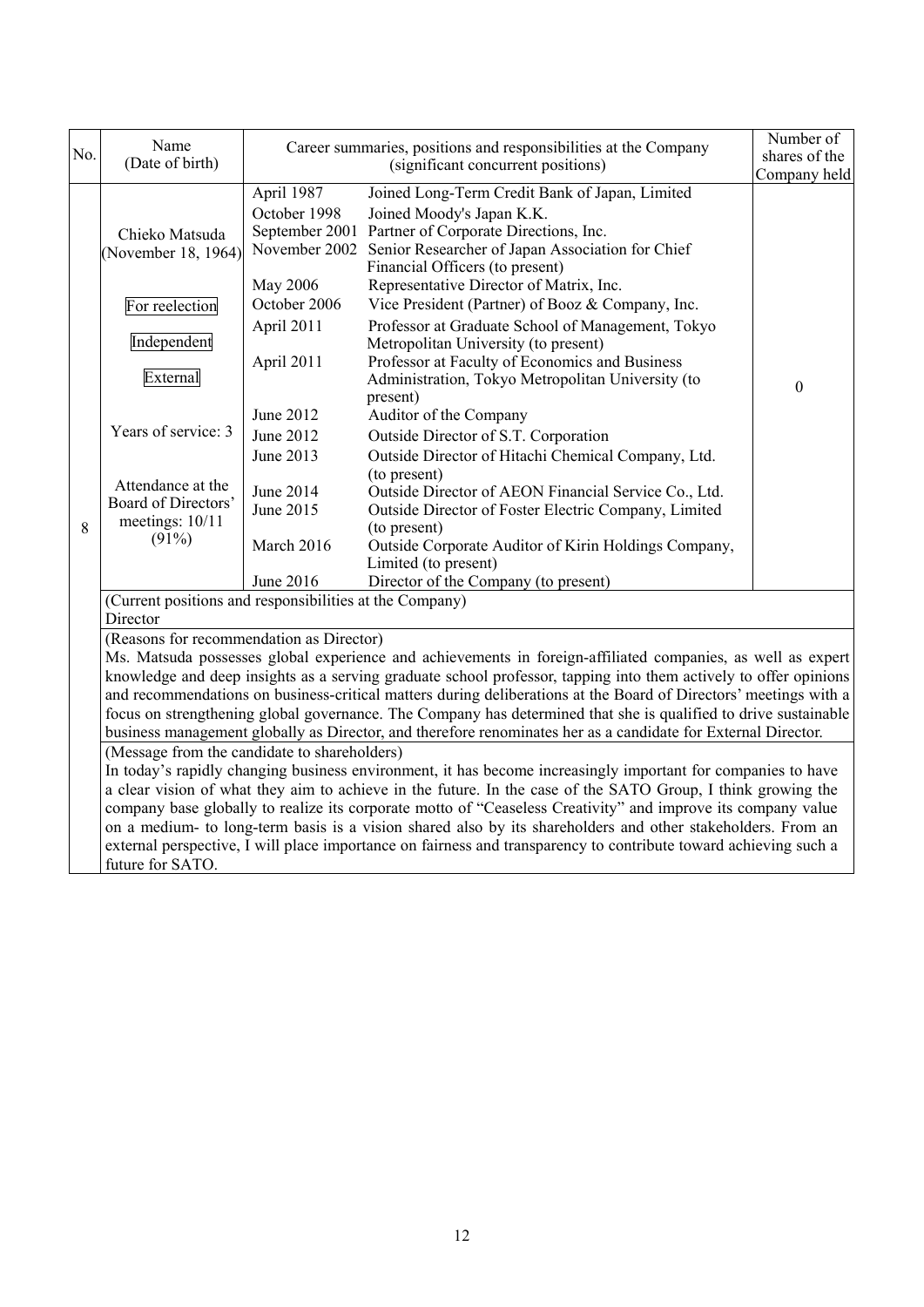# **Proposal No. 3:** Election of One Auditor

The term of office of Mr. Junichi Nagakura, Auditor for the Company, will expire at the conclusion of this year's Annual General Meeting of Shareholders. Accordingly, the Company hereby proposes his reelection as Auditor. The Audit & Supervisory Board has given its approval in advance. The candidate is as follows:

Name (Date of birth) Career summaries at the Company (significant concurrent positions) Number of shares of the Company held Junichi Nagakura (December 6, 1957) For reelection Years of service: 4 Attendance at the Board of Directors' meetings: 11/11  $(100\%)$ Attendance at the Audit & Supervisory Board meetings: 11/11  $(100\%)$ April 1986 Joined the Company 4,419 July 2006 Senior Manager of Corporate Planning Dept., Corporate Planning & Administration Division April 2012 Senior Manager of IR & Finance/Planning Group April 2013 Senior Manager of Corporate Planning Office December 2013 Senior Manager of Finance & Accounting Dept. June 2015 Auditor (to present) (Current positions at the Company) Auditor (Reasons for recommendation as Auditor) Mr. Nagakura possesses knowledge in corporate/business management from his experience working in the Company's finance & accounting and corporate planning functions. Serving as the Company's Auditor since June 2015, he also meets competence requirements for auditors with his strong sense of ethics and sound judgement for fairness and impartiality. The Company has determined that he is qualified to audit the Directors' execution of duties to contribute to better corporate governance and transparency, and therefore renominates him as a candidate for Auditor. (Message from the candidate to shareholders) SATO seeks to grow into a company that can "contribute towards a better and more sustainable world" as defined in its corporate mission. To ensure we grow in a healthy and sustainable manner to reciprocate the trust society places in us, we must strengthen our systems for good corporate governance. Leveraging my background in the company's finance and accounting functions, I will base my work as Internal Auditor on accurate field information, making sure I always act with integrity and unbiased fairness to win the trust of our

# stakeholders.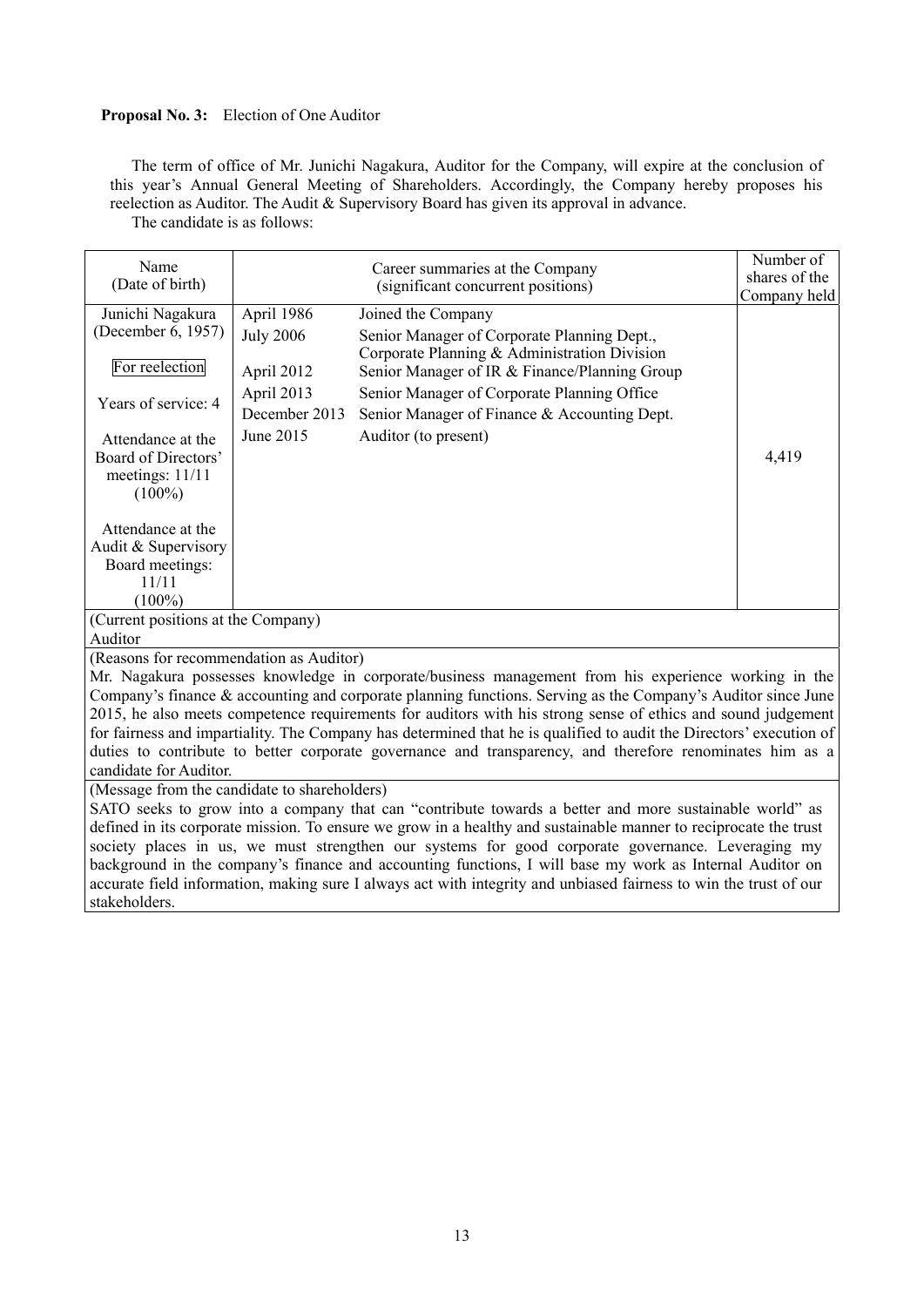# **Proposal No. 4:** Election of One Substitute Auditor

Auditor.

The effective tenure of Mr. Shikou Yun, current Substitute Auditor for the Company will expire at the opening of this year's General Meeting of Shareholders. Accordingly, the Company hereby proposes his reelection as Substitute Auditor to ensure that we do not fall below the minimum number of Auditors required by law. As Substitute Auditor, he shall be appointed External Auditor on the occurrence of any such vacancy.

The Audit & Supervisory Board has given its approval in advance. The candidate is as follows:

| Name<br>(Date of birth)                            |              | Career summaries at the Company<br>(significant concurrent positions)                                                 | Number of<br>shares of the |
|----------------------------------------------------|--------------|-----------------------------------------------------------------------------------------------------------------------|----------------------------|
|                                                    |              |                                                                                                                       | Company held               |
|                                                    | April 2001   | Assistant Professor, School of Business, Aoyama Gakuin<br>University                                                  |                            |
|                                                    | April 2001   | Member of Study Group for Analysis of Financial                                                                       |                            |
|                                                    |              | Results of Listed Construction Companies, Fund for                                                                    |                            |
| Shikou Yun                                         |              | <b>Construction Industry Promotion</b>                                                                                |                            |
| (October 25, 1966)                                 | October 2002 | Visiting Researcher, Research and Analysis Office,                                                                    |                            |
|                                                    |              | Committee on Audit, House of Councillors                                                                              |                            |
|                                                    | April 2007   | Professor, School of Business, Aoyama Gakuin                                                                          | 0                          |
| For reelection                                     |              | University (to present)                                                                                               |                            |
|                                                    | August 2008  | Visiting Researcher, The City University of New York                                                                  |                            |
|                                                    | April 2011   | Visiting Research Scholar, Research Institute of Business                                                             |                            |
|                                                    |              | Administration, Waseda University (to present)                                                                        |                            |
|                                                    | April 2013   | Part-time Lecturer, School of Commerce, Meiji                                                                         |                            |
|                                                    |              | University (to present)                                                                                               |                            |
| (Reasons for recommendation as Substitute Auditor) |              |                                                                                                                       |                            |
|                                                    |              | Mr. Yun possesses professional knowledge and deep insights as a university professor. The Company has                 |                            |
|                                                    |              | determined that he is qualified to audit the Directors' execution of duties from an objective and fair position as it |                            |
|                                                    |              | pursues sustainable business management globally, and therefore renominates him as a candidate for Substitute         |                            |

14